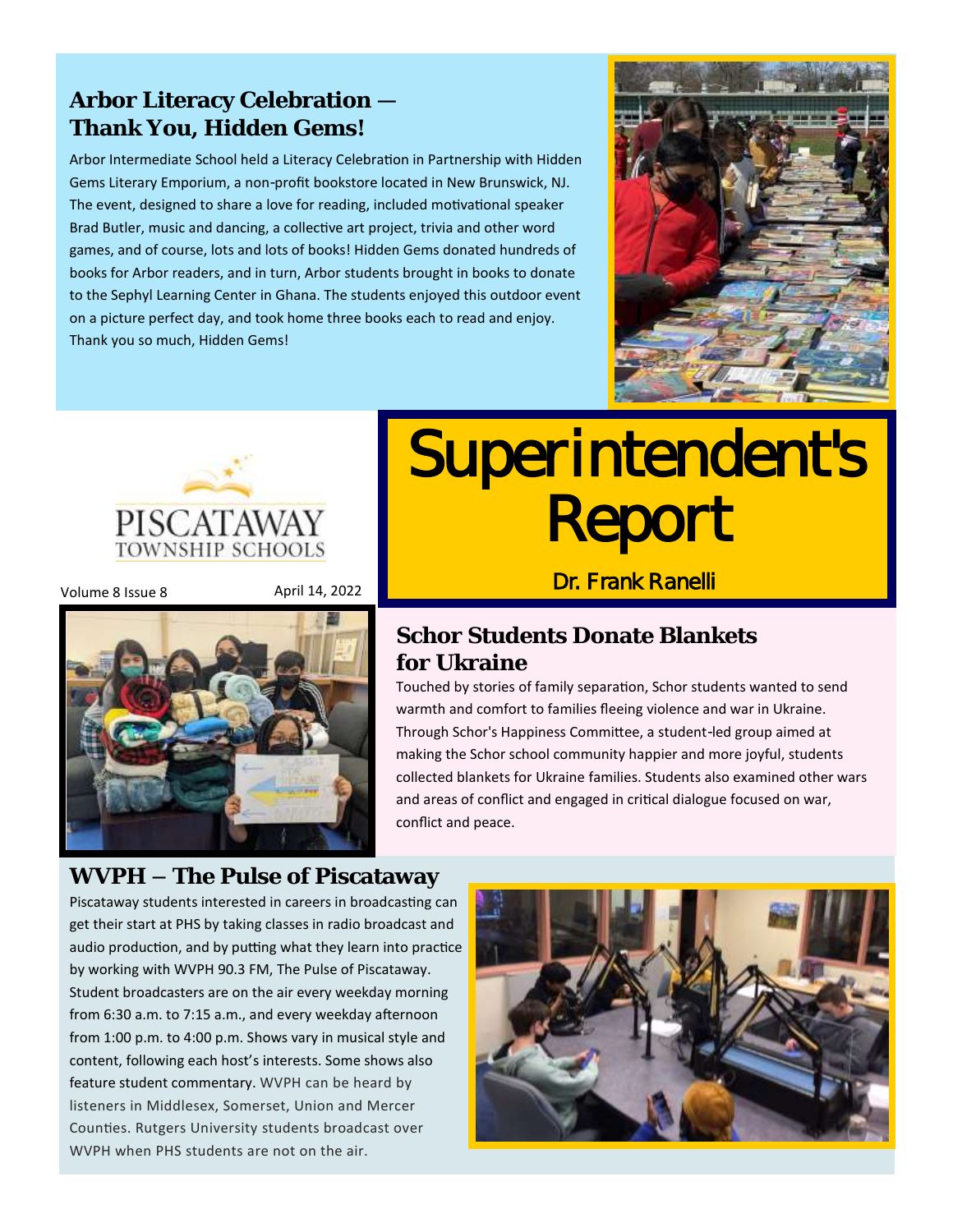## **Piscataway Music Department Honored for Fifth Consecutive Year**

The NAMM (National Association of Music Merchants) Foundation has named Piscataway a "Best Community for Music Education" for the fifth consecutive year. Congratulations to our music educators for their fine work and



dedication to our students that lead to this award every year.

# **Thank you, Piscataway DVCIT**

The Piscataway Domestic Violence Crisis Intervention Team (DVCIT) partnered with PHS during Sexual Assault Awareness Month, raising awareness for help available for victims of sexual assault. We thank Sharon Coney, Coordinator and Barbara Andrews-Jenkins, Co-

Secretary for hosting an information table in the Commons during lunches.

# **Knollwood Family Art & Tech Night**

Knollwood recently hosted its Family Art & Tech Night, where students and families gathered to interact with technology, share and create art, and mingle with friends and teachers. Organized by Digital Literacy teacher Lelia Brennan and Art teacher Beth Tripod, the event offered attendees opportunities to engage with a variety of handson activities including stop-motion animation, green screen photography, Dash and Dot codable robots, STEM challenges, and much



more. A wide variety of student artwork was also on display at the event for families to enjoy throughout the evening

#### **Randolphville Presents "How Does Your Garden Grow"**



Randolphville's annual spring musical, "How Does Your Garden Grow?" took the audience on a country-style garden hoedown through Herb's garden, where the seeds have sprouted, the rain has come, and the petals bloom brightly in the sun – until the weeds try to take over! Students sang five songs in different styles with speaking parts that told Herb the Gardener's story.

#### **Eisenhower's Budding Directors**



Eisenhower third graders made their directorial debuts creating stop motion animation videos with the Stop Motion App. They created the illusion of movement by making small movements with objects. Then, they edited in sound effects, drawings, green screen images and some creative storytelling to make their movies!

## **Grandview Reads**

In March, Grandview School hosted Grandview Reads, an evening celebrating the magic of books, during the PTO's Spring Book Fair. Students and staff dressed in their pajamas to listen to bed time stories read by favorite Grandview teachers. The students were entertained by "Click, Clack, Moo, Cows that Type" by Doreen Cronin, "There Was an Old Lady Who Swallowed a Glover" by Lucille Colandro and "The Pigeon Wants a Puppy" by Mo Willems, just to name a few. Students also made book marks to take home. While the students listened to stories, parents shopped at the book fair. Everyone who attended enjoyed the event. Thank you Grandview PTO and staff for coordinating this program!

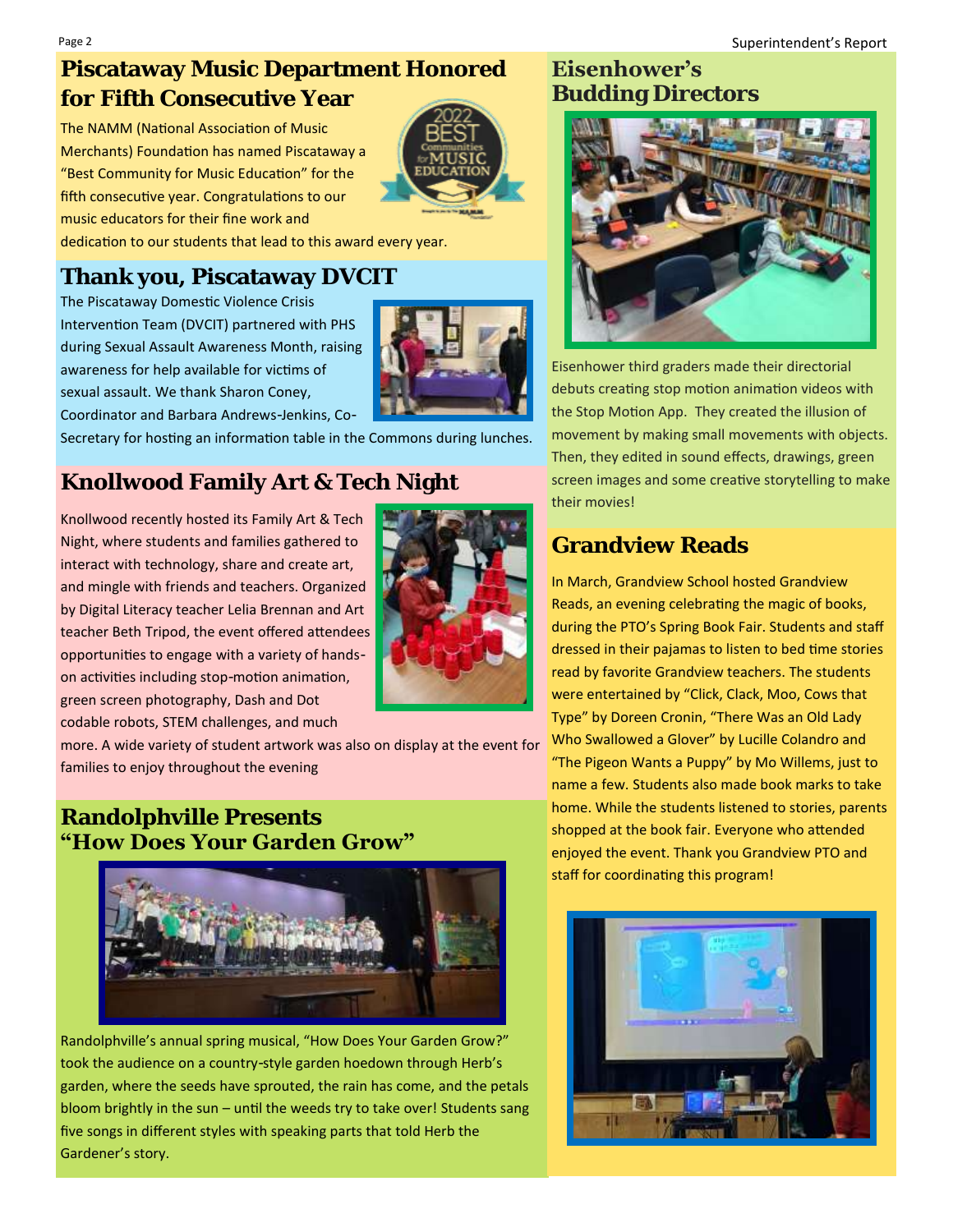## **Guest Readers at King Include the Mayor**



During Read Across America Week, King School hosted a number of guest readers from around the District to introduce new books and revisit old favorites. One favorite book, *The Days the Crayons Quit*, was read by the Mayor of Piscataway, Brian C. Wahler. Teachers throughout the building planned activities infused with the love of reading and students enthusiastically responded.

### **PHS Students Advance to MIST Nationals**

Piscataway High School students exceled in the Muslim Interscholastic Tournament (MIST) 2022 Regional Competition held at Rutgers University. MIST offers a fun, interactive competition that brings together Muslim and non-Muslim high school students to develop leadership, communication, and other creative skills, while gaining a deeper understanding of Muslims and Islam. The tournament is open to all, and students from across New Jersey competed in a variety of categories including the arts and sports as well as writing, oratory, and knowledge of the Quran.

The Piscataway High School team placed fourth overall in the tournament, with the following PHS students qualifying to compete in the MIST National Tournament this summer: Zaynab Khan, Dania Ali, Aminah Memon, Raahim Hashmi, Zenna Ahmed, Shayaan Ahmed, Mudassir Ahmed, Rahmatullah Hasan, Raiyaan Motiwala, Mohammad Chughtai, Saami Rahman, Zoha Khan, Rania Hashmi, Ibrahim Syed, Azra Bano, Fazlur Rahman Syed, Bakr Alomari, Subhan Siddiqui, Safiya Tamnat, and Sarah Tamnat. Congratulations to these students and best of luck at Nationals!

## **Quibbletown's Jane Rodrigues Is a Wrestling Champion!**

Quibbletown Eighth Grader Jane Rodrigues is Piscataway's first middle school female wrestler to win a Greater Middlesex County Wrestling Championship title! Jane finished the wrestling season with 12 wins and 1 loss. She has an overall middle school career record of 24 wins and only 3 losses. Congratulations, Jane!



## **Winter Olympics at Conackamack**

Conackamack students celebrated the Winter Olympics by recreating events in their own gym. Teams participate in recreated bobsled relay, speed skating relay, human curling, and a torch relay. Phys Ed Teacher Johanna Reid combined the activities under a Black History Month umbrella, studying and discussing Black athletes entered in Winter Olympic



#### **Schor Students Enjoy Cupcakes and Comments**



Sixth grade students in Ms. Ruth Partyka's classes learn about social issues such as war, forced migration, bullying, and family pressures, through literature, including *The Breadwinner,* by Deborah Ellis, *Refugee,* by Alan Gratz, and *Save Me a Seat*, by Sarah Weeks and Gita Varadarajan. After reading one of these books, students wrote letters to the authors, commenting and questioning themes, characters and the choices they make, and more. They shared the letters during gallery walks, while enjoying cupcake treats. Ms. Partyka will mail the letters to the authors, and hopes to receive responses to the students' many insightful comments and questions.